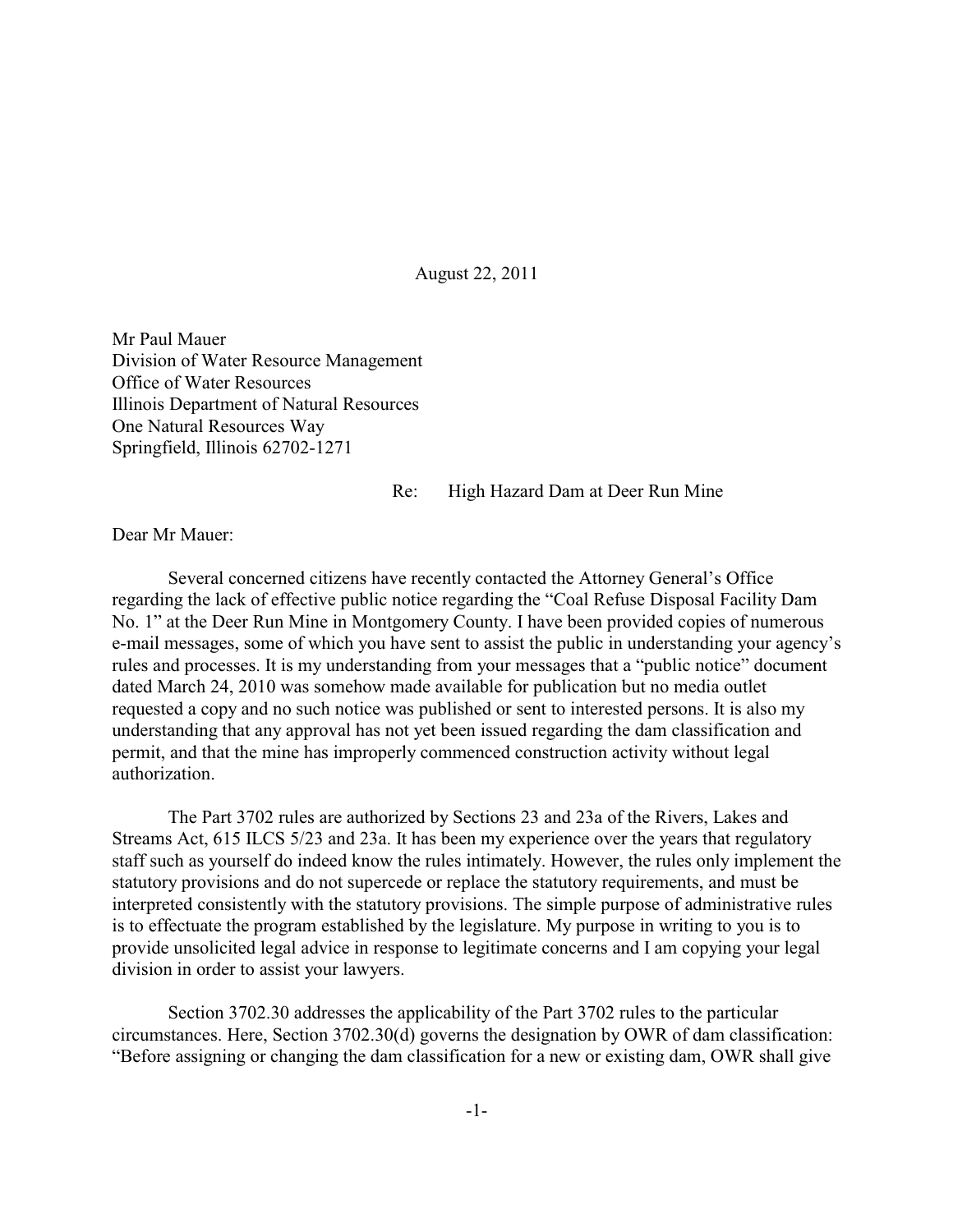notice and opportunity for hearing pursuant to Section 3702.170 to the applicant or existing dam owner and other interested persons of such action." Section 3702.170 mandates the following: "Permit, enforcement, dam classification, existing dam spillway design variation and noncompliance hearings shall be held in accordance with the procedures established in contested cases under Article 10 of the Illinois Administrative Procedure Act." Additionally, for all hearings thereby conducted, Section 3702.170(a) mandates that "All affected parties shall be afforded an opportunity for hearing after reasonable notice is served personally or by certified or registered mail upon the parties or their agents." Where strict compliance with the APA contested case requirements is necessary, the agency's failure to comply may void the resulting permit decision or order. Since you have not yet issued a final decision on the dam classification request, it is not too late to conduct a public hearing as the "interested persons" and "affected parties" have requested.

If you believe instead that the "public notice" document dated March 24, 2010 somehow complies with all applicable legal requirements and that a public hearing is not necessary despite requests for a hearing to be conducted, then I suggest that a broader view is warranted in light of the provisions of the Rivers, Lakes and Streams Act. I ask that you discuss the following statutory provisions with your agency's lawyers:

Section 26 provides explicitly for the "rights of the people" in the administration of the Act.

Section 26a requires notice and opportunity for hearing before issuance of any order: "All orders entered by the Department of Natural Resources shall be made only upon giving reasonable notice to persons to be affected by such orders; or having any interest in the subject matter of such orders and after a hearing in relation thereto."

Section 26b authorizes hearings: "The Department of Natural Resources may make such investigations and conduct such hearings as may be necessary to the performance of its duties under this act."

Section 26c authorizes judicial review of final administrative decisions under the Administrative Review Law.

Section 27 mandates liberal construction of the Act: "At all times this act shall be construed in a liberal manner for the purpose of preserving to the State of Illinois and the people of the State, fully and unimpaired, the rights which the State of Illinois and the people of the State of Illinois may have in any of the public waters of the State of Illinois. . . . <del>.</del> .

I hope that an objective assessment may be made as to whether the policies and practices of the Division of Water Resource Management comport with the public participation requirements in the Rivers, Lakes and Streams Act. The Attorney General's Office has not taken any position on the technical merits of the permit application regarding the "Coal Refuse Disposal Facility Dam No. 1" at the Deer Run Mine. The intent of this letter is to raise the issues as to notice and